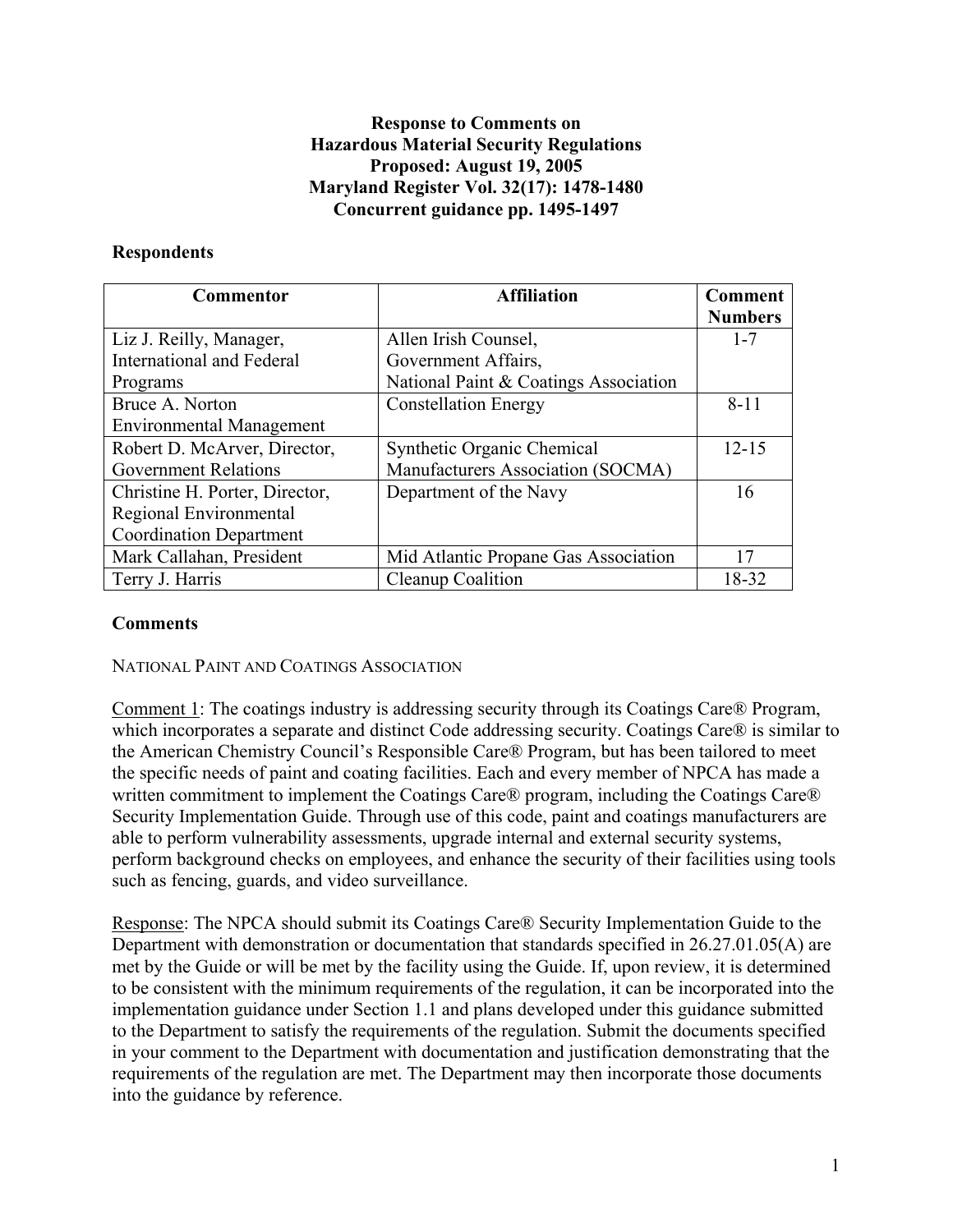It may be that the Coatings Care® Program does not include a third party verification requirement, but that could be submitted with a company's security plan developed under the Coatings Care® plan. The statute requires third party verification and therefore the regulations must also include this requirement.

Comment 2: The implementation date of "on or before October 1, 2005" proposed in §26.27.03 is clearly infeasible. As with any new state requirement, companies need to be informed and given a reasonable amount of time to implement a complex new regulation. In light of the extensive requirements being placed on Maryland manufacturers by this proposal, a more reasonable implementation date would be not less than one year following the promulgation of any proposed regulation.

Response: The Department agrees and will allow up to 9 months from the effective date of this regulation to meet the requirements.

Comment 3: NPCA's Coatings Care® Security Code has already strengthened the coatings industry's ability to address any threats that face it. Any new regulation should take into consideration that as with most other chemical industry facilities, coatings, caulks, sealants, and other related manufacturers have implemented effective security measures, which are, in our case, embodied in Coatings Care®. We urge that any new guidance your committee considers acknowledge Coatings Care® as an acceptable security framework for the Paint and Coatings Industry.

Response: See Response to Comment 1.

Comment 4: Facilities that are in Compliance with Federal Hazardous Materials Security Regulations under 49 CFR 172.800 should be considered in compliance with these Regulations.

Response: The Department suggests that all facilities review the requirements of the regulations and the guidance published with this regulation. If a plan prepared under 49 CFR 172.800 meets the requirements it can be submitted to meet the requirements of this regulation. If approval for the industry Care Code is received, that too may meet the requirements of this regulation.

Comment 5: This proposed regulation, in Regulation .02, exempts facilities located in local jurisdictions that adopt hazardous material security standards that are at least as stringent as the requirements of Regulation .05A of this chapter, as well as facilities "subject to the federal Maritime Transportation Security Act, or any other comprehensive federal site security program."

The security program established by 49 CFR, however, is applicable to a wider constituency, as it applies to all those required to register under the federal hazardous materials transportation program -- for the paint and coatings industry, this means that any facility that offers or causes to be offered for transportation a placarded load of dangerous goods. There are three distinct components of a written security plan: personnel security at the facility; unauthorized access to the facility; and security enroute. Other similarities between the 49 CFR program and the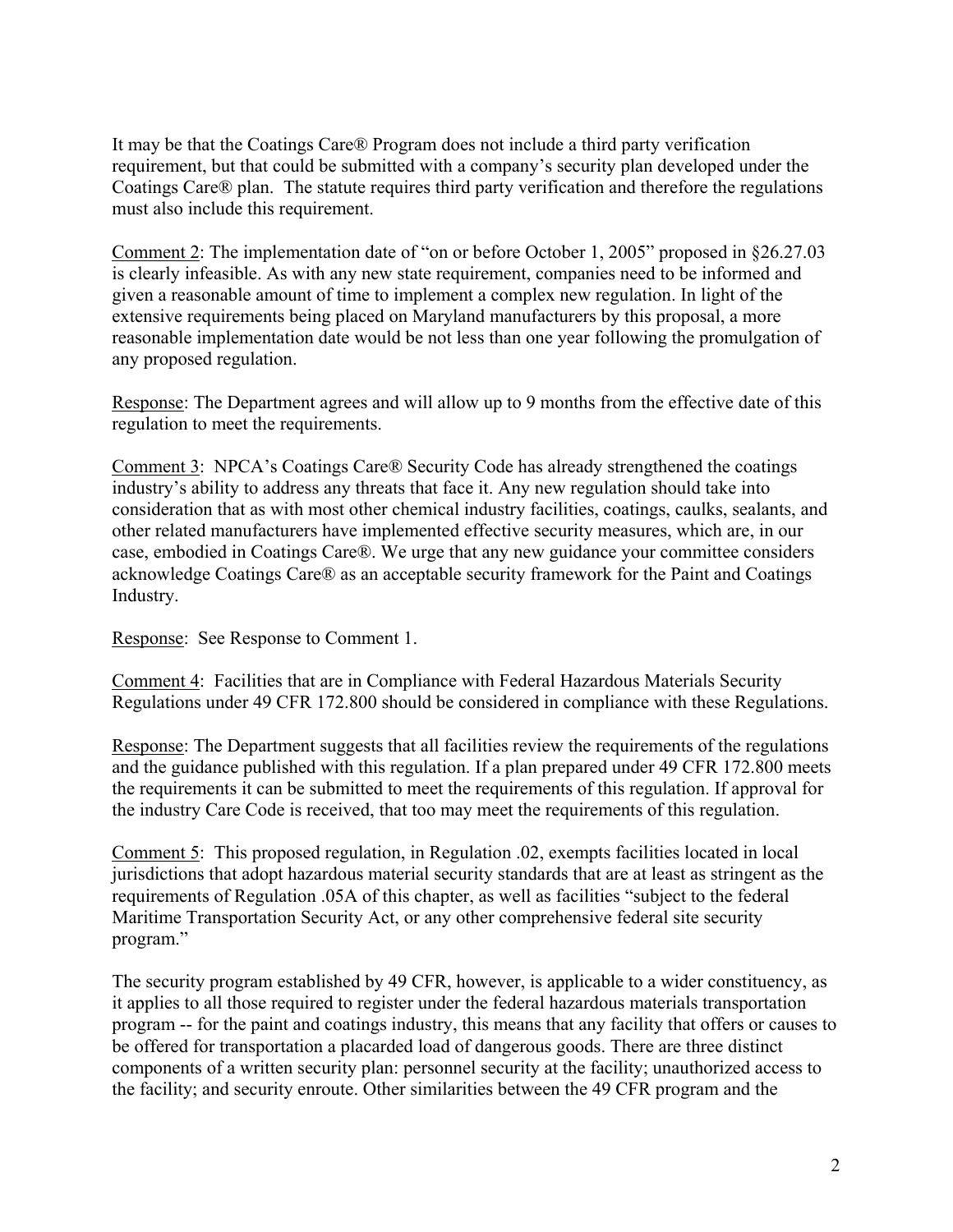requirements contained within this proposal include documentation and recordkeeping requirements; internal audits; training requirements; and enforcement procedures.

The only significant difference between these programs is the requirement under Maryland's proposed regulation that there be independent verification of implementation of the security plan. The federal program under 49 CFR does not require such independent verification and NPCA respectfully argues, as noted elsewhere in these comments, that such verification is not necessary. NPCA member companies are already complying with these security regulations and in addition, are participating in NPCA's Coatings Care program. Requiring independent verification of implementation is a time-consuming and expensive endeavor. The resources that are spent on independent verification are better directed at activities directly related to implementation of security measures.

As the requirements of 49 CFR 172.800 are sufficiently similar both to the requirements of this proposed regulation and to the existing programs which would entitle a facility to exemption, NPCA urges the Department to incorporate language which would place compliance with the requirements of 49 CFR 172.800 on a par with the other proposed exemptions.

Response: See Response to Comment 4. In addition, the requirement for third party verification is a requirement of the statute and not subject to modification by regulation.

Comment 6: The proposed fine of \$1,000 per day is excessive. As a result of the lengthy planning cycles involved in conducting planning and other activities under this provision, a technical violation of this regulation could extend over an extensive time period. NPCA urges that a "per occurrence" approach be taken here.

Response: The civil penalty that is specified in the statute is "not exceeding" \$1000 per violation. It is therefore possible that the actual penalty assessed could be significantly less than \$1000, depending on the violation.

Comment 7: NPCA commends the Department for acknowledging, in §26.27.06, the value of self audits. Coatings Care® requires that NPCA member-participants adopt this practice and provides guidance on how to conduct a self-audit. We believe that this, in conjunction with the already extensive state and federal regulatory structure governing hazardous materials, is more than sufficient to ensure implementation of House Bill 493. However, should the Secretary believe that third-party verification must be required, then NPCA urges that §26.27.07 be clarified to acknowledge that audits conducted by a corporate headquarters element, parent company, or other higher corporate authority, if appropriately disclosed, would comply with that provision.

Response: Third party verification is clearly required by the statute. Corporate headquarters, parent company or other corporate authority does not constitute a "third party" and should not conduct the verification.

CONSTELLATION ENERGY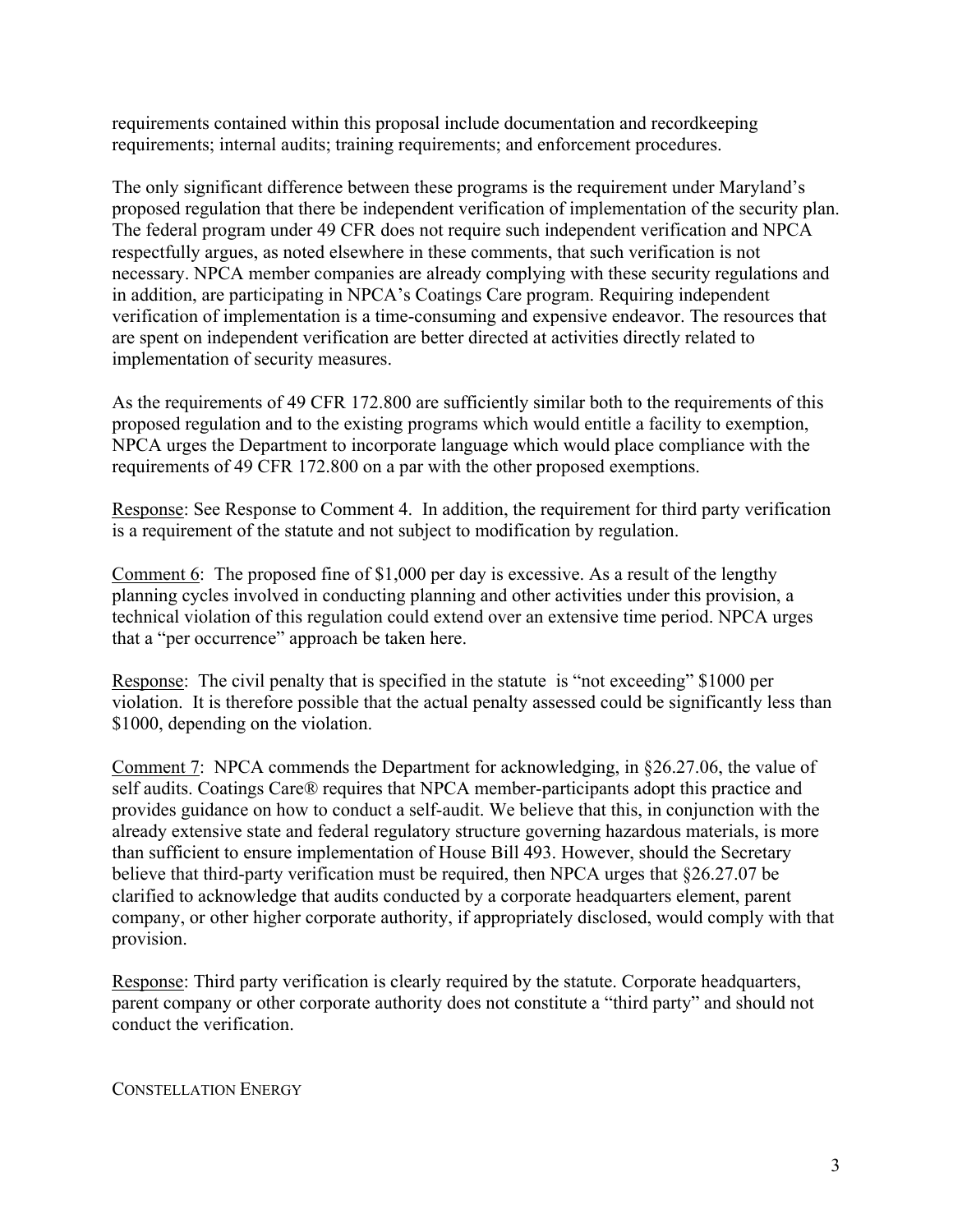Comment 8: Applicability to Transportation-Related Facilities Regulated under US DOT Pipeline Safety Regulations [COMAR 26.27.01.01B(2)(b); 26.27.01.02C].

The proposed regulations explicitly exempt certain facilities that would otherwise be required to develop security plans when those facilities have planning requirements under maritime security, other comprehensive federal site security programs, or equivalent local planning requirements. Likewise, the proposed rules exempt certain facilities based on the purpose and use of otherwise regulated materials as provided for in 40 CFR 68.125-126. However, the proposed regulations do not explicitly extend all of the transportation-related exemptions provided in Part 68 to the definition of covered facilities. We are specifically concerned with the exemption for natural gas pipeline and storage facilities regulated under the pipeline safety regulations at 49 CFR Parts 192, 193 and 195, provided for in the definition of a "stationary source" at 40 CFR 68.3 (see 63 Fed. Reg. 640 at 644 (Jan. 6, 1998)). BGE's Spring Gardens and Westminster LNG plants, and our Notch Cliff propane storage facility are exempt from regulation under Part 68 because of this provision. Although these facilities are similar in nature to those covered by Part 68.125, (they store flammable material for use as a fuel) we have never relied on this regulatory provision to determine their regulatory status.

As we noted, we believe that only those facilities subject to Part 68 are subject to regulation under COMAR 26.27.01-12. Likewise we are interpreting proposed COMAR 26.27.01 (B)(2)(b) to include those facilities that would otherwise be exempt from Part 68 due to their status as natural gas pipeline/transportation facilities because they store listed flammable materials for use as fuel. We request that the Administration advise us regarding this interpretation so that we can be certain as to the status of these facilities. In the alternative, and if the Administration did not envision the status of these facilities in the original rulemaking, we recommend an amendment to the rule that includes the exemption provided for transportation facilities provided at 40 CFR 68.3, either by adding language to the proposed rule, or as an incorporation by reference.

Response: MDE agrees that facilities excluded under 40 CFR 68.126 (flammable substances used as fuel or held for retail sale) or 40 CFR 68.3 (stationary sources) are exempted from regulation under COMAR 26.27.01.

Comment 9: Applicability to Facilities subject to "other comprehensive federal site security program" [COMAR 26.27.01.02C].

The exclusion included in the proposed .02C text does not adequately define "…other comprehensive federal security program(s)." The wording of the proposed exemption does not specifically include nuclear power generating facilities that are licensed by the federal Nuclear Regulatory Commission (NRC), such as Constellation's Calvert Cliffs Nuclear Power Plant (CCNPP), located in Lusby Maryland. NRC licensees (nuclear power generating facilities) are mandated by NRC to maintain extensive security plans designed specifically for the security of the licensed nuclear source material and the facility. These plans require the inclusion of State and local law enforcement agencies in the facility's security. Constellation Energy's Calvert Cliffs Nuclear Power Plant maintains a close working relationship with both the Maryland State Police and the Calvert County Sheriff's Department. The extensive and comprehensive nature of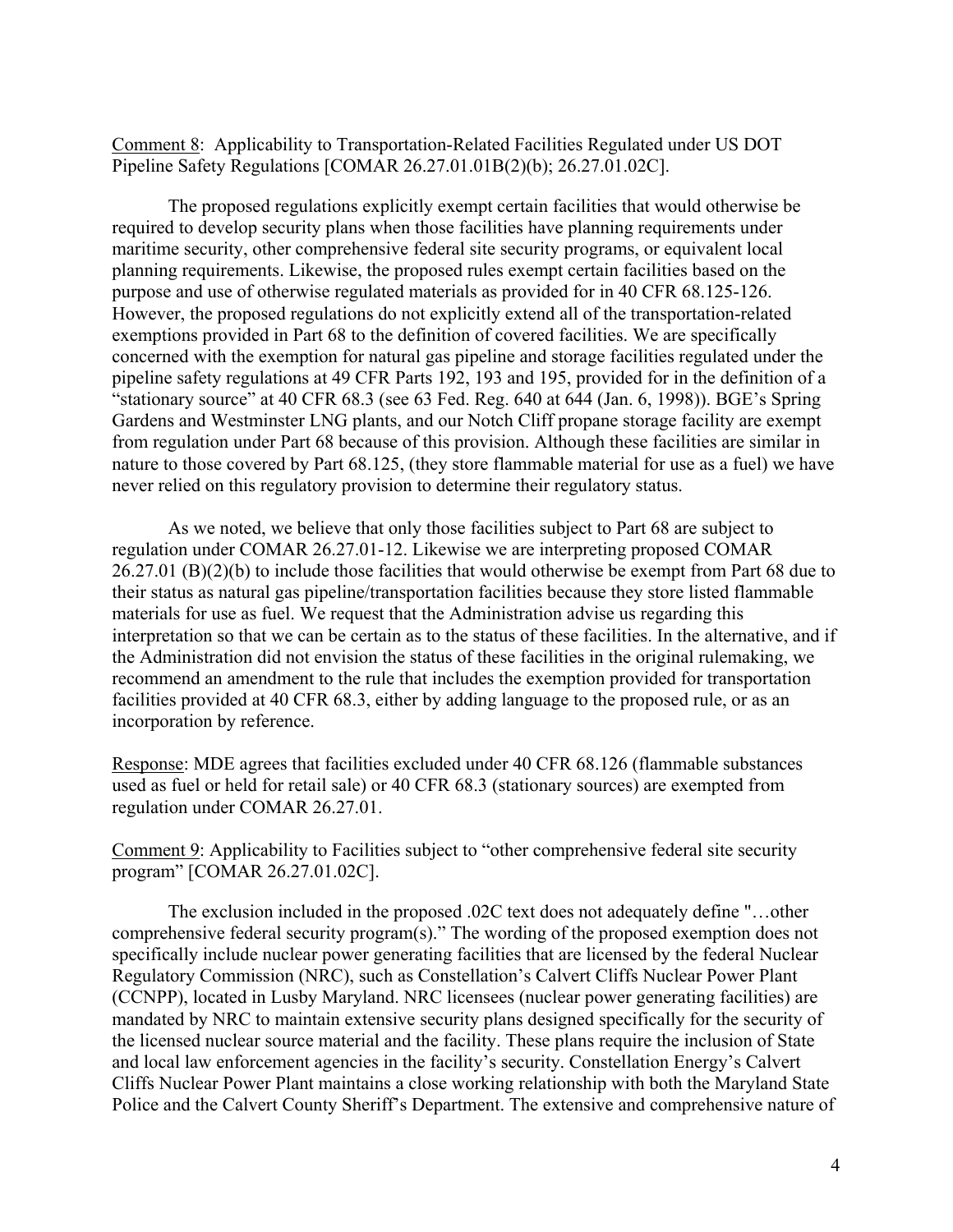security plans for NRC-licensed facilities makes the requirement for an additional security plan under the proposed COMAR 26.27.01 redundant.

Constellation recommends that additional, specific language (see below) should be added to .02C to clarify which "other comprehensive federal site security program(s)" would qualify under this exemption:

"C. This chapter does not apply to any facility subject to the federal Maritime Transportation Security Act, *nuclear power generating facilities which are federally regulated and licensed by the Nuclear Regulatory Commission (NRC),* or *facilities regulated under* any other comprehensive federal site security program."

Response: MDE does not find it necessary to add the proposed language as nuclear facilities certainly have comprehensive site security programs. However, MDE affirms through this response to comments, which shall be part of the administrative record, that such facilities have comprehensive site security plans and are exempted from the regulation.

Comment 10: Mandatory duplicative systems for recordkeeping [COMAR 26.27.01.08A]

The Department's proposed rules at COMAR 26.27.01.08 would require that both "…paper *and* (emphasis added) electronic supporting materials…" be maintained to document that the facility has conducted a recent analysis required by regulation .03A.

The Department should allow the facility to determine the most cost-effective means by which it could achieve compliance with this regulation. Allowing either paper or electronic recordkeeping options, would enable the facility to take advantage of current electronic recordkeeping technologies, yet ensuring the availability of those records during a compliance inspection or for facility needs. Paper copies of supporting materials can readily be produced from electronic media, if needed.

Constellation Energy recommends that the Department change the language at .08A to read: "Every facility shall maintain paper *or* electronic supporting materials…" to allow for the electronic retention of records and supporting materials.

Response: The Department believes there is a value in requiring both a paper and electronic version of supporting materials documenting the most recently conducted analysis required by the regulation. The availability of an electronic file serves the Department's purposes in facilitating communication and review of the plan. The existence of a paper version may facilitate review by either facility employees or the Department in the event the electronic version is unavailable.

Comment 11: Third-Party Verification of Security Plans [COMAR 26.27.01.07]

The Department's proposed rules at COMAR 26.27.01.07 would require that the facility retain an (independent) third party to verify that the facility has implemented the physical security measures that have been identified in the facility's security plan.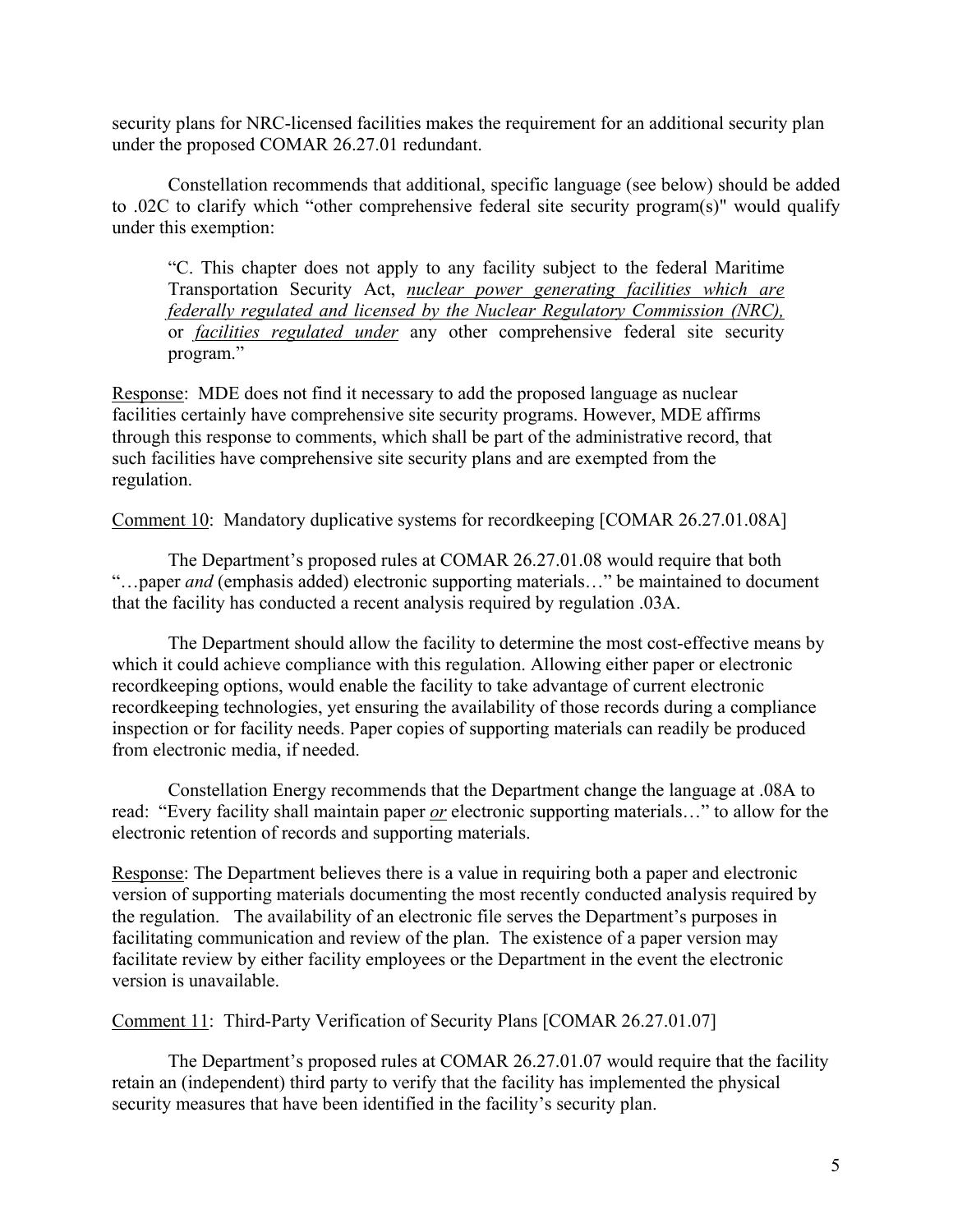The proposed rules at 07.D also require that "(T)he certification shall include the qualifications of the third-party demonstrating the appropriate skills and experience to adequately complete the verification." However, the proposed rules do not specify what the required "qualifications" for the third-party entity might be, nor do the proposed rules reference any existing "security plan qualification" standards by which the facility may verify that a potential third party's qualifications meet the intent of the rule. Absent any clearly defined criteria, the facility would not be able to guarantee the qualifications of their third-party verifier, and thus place the facility's compliance status in jeopardy, should this become a compliance issue.

Constellation strongly recommends that the Department include specific criteria for the "third-party verifier," or alternately, reference some existing standards that can be used as a benchmark for evaluating potential third-party verifiers, and that would meet the regulatory requirements. As an additional option, the Department could publish the "third-party acceptance criteria" in a guidance document, which would subsequently be available on the MDE web site, following proper notice and comment.

Response: The Department will be looking at the credentials of the third party with respect to education and experience to demonstrate that they are qualified to conduct such a review. Since both education and experience may vary widely, the Department is reluctant to be overly prescriptive and unnecessarily exclude qualified third parties.

## THE SYNTHETIC ORGANIC CHEMICAL MANUFACTURERS ASSOCIATION (SOCMA)

### **Voluntary Steps to Address Site Security Undertaken by SOCMA Members**

In connection with their regular manufacturing operations, SOCMA members are required to participate in the association's ChemStewards<sup>SM</sup> program. The ChemStewards program is an environmental, health, safety and security program that promotes continuous improvement in chemical manufacturing.

As part of the ChemStewards program, members are required to:

- Conduct a security vulnerability assessment (SVA)
- Develop plans and procedures to mitigate the vulnerabilities
- Implement the plans and procedures, and
- Undergo third party verification of the plans and procedures at facilities with offsite consequences.

In addition to the ChemStewards program and the "Site Security Guidelines for the U.S. Chemical Industry" referenced in the draft guidance that accompanied the proposed rule, SOCMA has developed a Chemical Site Security Vulnerability Analysis Model and Manual (http://www.socma.com/Products/VulnerabilityAnalysis.htm) to assist members in assessing vulnerabilities at their facilities. This SVA has been recognized by the Center for Chemical Process Safety as meeting its SVA criteria. This computer-based tool considers inherent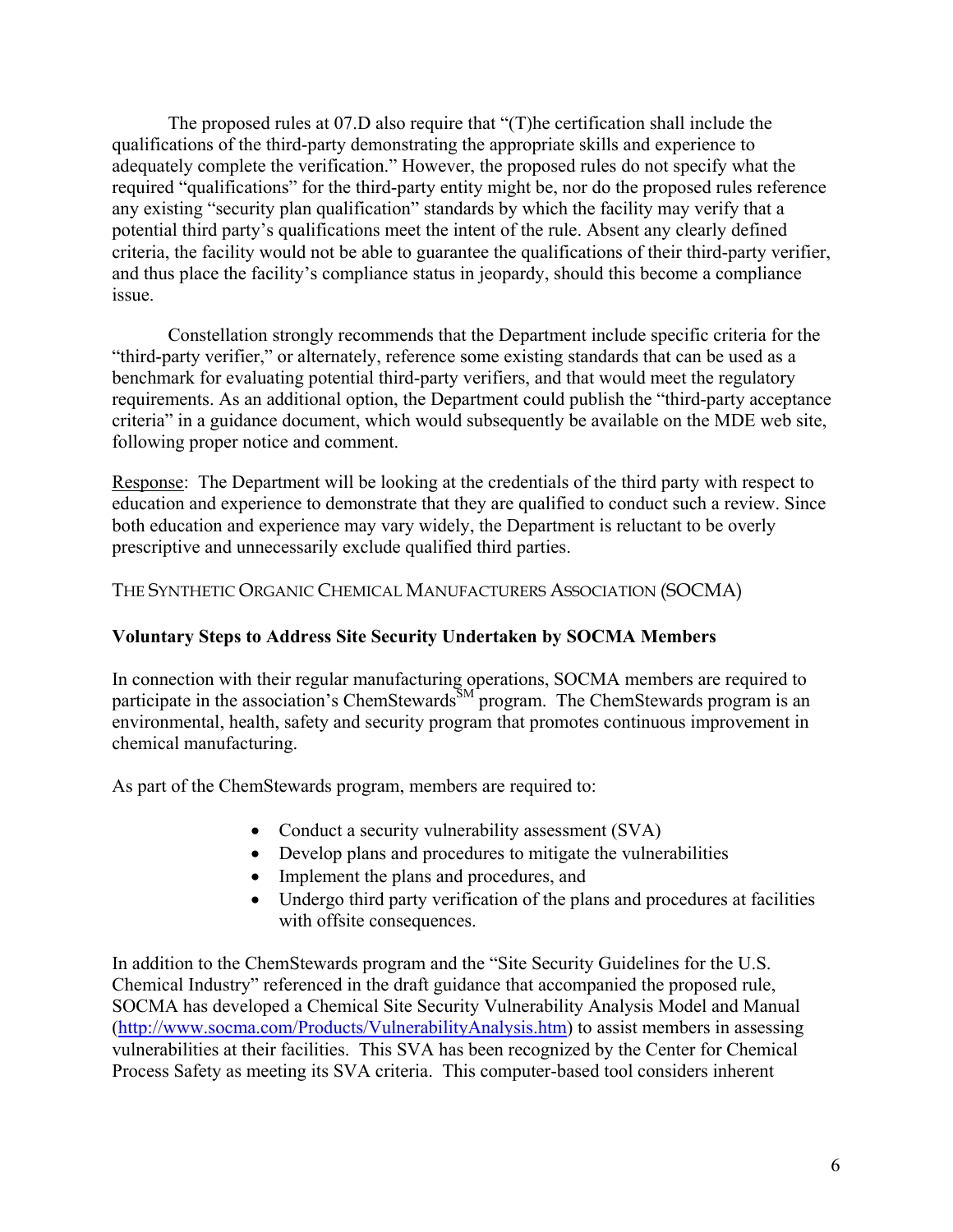hazards, attractiveness, potential consequences and existing security measures in a tiered screening process.

The Model allows users, in an iterative computer-based process, to investigate how changes in policies and practices may affect their overall vulnerabilities. However, the Model is not designed to provide quantitative or probabilistic risk assessments, with respect to terrorist or other third-party attacks or events at plant sites. SOCMA believes that this tiered screening process will be a valuable tool for companies' security efforts, whether conducted independently or in coordination with ChemStewards and other stewardship programs. These tools, which have been downloaded from the SOCMA website by more than 1,000 separate users, are freely available and suited to a wide range of the chemical sector.

The purpose of SOCMA's SVA tool is to provide chemical facilities with a mechanism to allow flexibility and efficiency in site vulnerability analysis. The SOCMA SVA tool can be used to help facilities analyze potential vulnerabilities and consider where resources will be most effective, as directed under the proposed rules.

Comment 12: SOCMA believes that both our ChemStewards program and the Chemical Site Security Vulnerability Analysis Model and Manual meet the Department's requirements for "acceptable analysis under this guidance" as listed under section 1.1.1.1.

Response: The Department is willing to accept industry security guidelines as long at they meet the requirements specified in the regulations, especially the requirements in 26.27.01.05. Submit the documents specified in your comment to the Department with documentation and justification demonstrating that the requirements of the regulation are met. The Department may then incorporate those documents into the guidance by reference.

Comment 13: SOCMA agrees that it is appropriate to exempt from coverage those facilities that are already covered by the Coast Guard's Maritime Transportation Security Act regulations.

Response: In view of the fact that there are additional comprehensive federal site security programs, the Department has reconsidered and will delete the reference to the Maritime Transportation Security Act regulations.

Comment 14: SOCMA has concerns about the risk assessment and prioritization process laid out in the compliance guide. It seems overly complicated and unnecessary, given the tools that are already available. In addition to the SOCMA SVA Model, the Center for Process Safety and Sandia National Laboratories have developed SVAs of their own, each of which considers key aspects of risk, vulnerability and consequence. These methodologies are familiar to chemical manufacturers and others covered by MTSA and by the voluntary programs such as ChemStewards that have been adopted by the industry. We encourage MDE to make clear in the final rule that tools such as these are sufficient to meet the requirements established therein.

Response: If other tools are available that the Department determines meet the regulation's requirements, they may be used. The risk assessment and prioritization in the guidance is offered as an option when there are no suitable industry standards. Further, the reference process is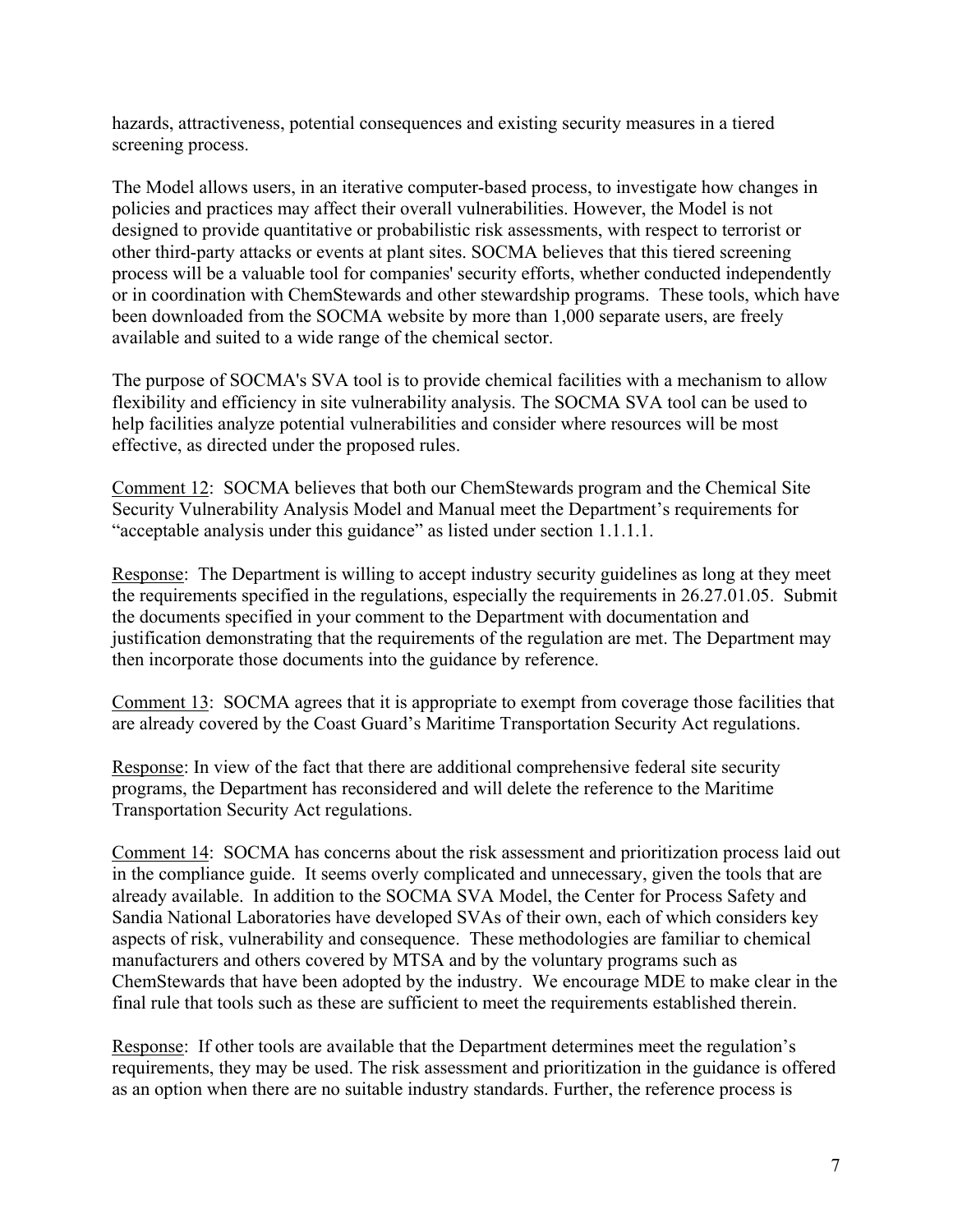actually very easy to implement, with readily available information and no complicated calculations or analysis.

Comment 15: SOCMA supports the proposed rule's recognition of the importance of keeping information gathered in complying with the rules confidential. Facility security assessments and security plans often contain truly critical and sensitive information that should not be unnecessarily jeopardized by an across-the-board mandate that all such documentation be submitted. We believe Maryland has taken the right approach in allowing covered entities to keep their security plans onsite with the proviso that they must be made available to state authorities upon request.

Response: No response needed.

DEPARTMENT OF THE NAVY

Comment 16: .02 Scope C should be revised to read "This chapter does not apply to any Department of Defense facility, any facility subject to the federal Maritime Transportation Security Act, or any other comprehensive federal site security program."

Response: See Response to Comment 13. MDE does not find it necessary to add the proposed language because, as you note, all DOD facilities are required to have such plans, thus all DOD facilities are covered and addressed by the phrase "any other comprehensive site security program." However, MDE affirms through this response to comments, which shall be part of the administrative record, that such facilities have comprehensive site security plans and are exempted from the regulation.

MID ATLANTIC PROPANE GAS ASSOCIATION

Comment 17: The Association understands that the propane industry is exempt from the proposed regulations because of the exemptions defined by 40 CFR 68.125, .126 and .130.

Response: We cannot comment on an entire industry. If a facility is exempted under State or federal codes then they would also be exempted from 26.27.01.

## CLEANUP COALITION

Comment 18: Baltimore should not be explicitly listed as that would require the Department to amend the regulations if it should change its requirements to be less stringent.

Response: Agreed, the reference will be deleted.

Comment 19: There is no statutory basis to exempt facilities subject to the Federal Maritime Transportation Security Act.

Response: The Maritime Security Transportation Act is only one law of several that requires a comprehensive federal site security program and does not need to be noted explicitly, therefore the reference will be deleted.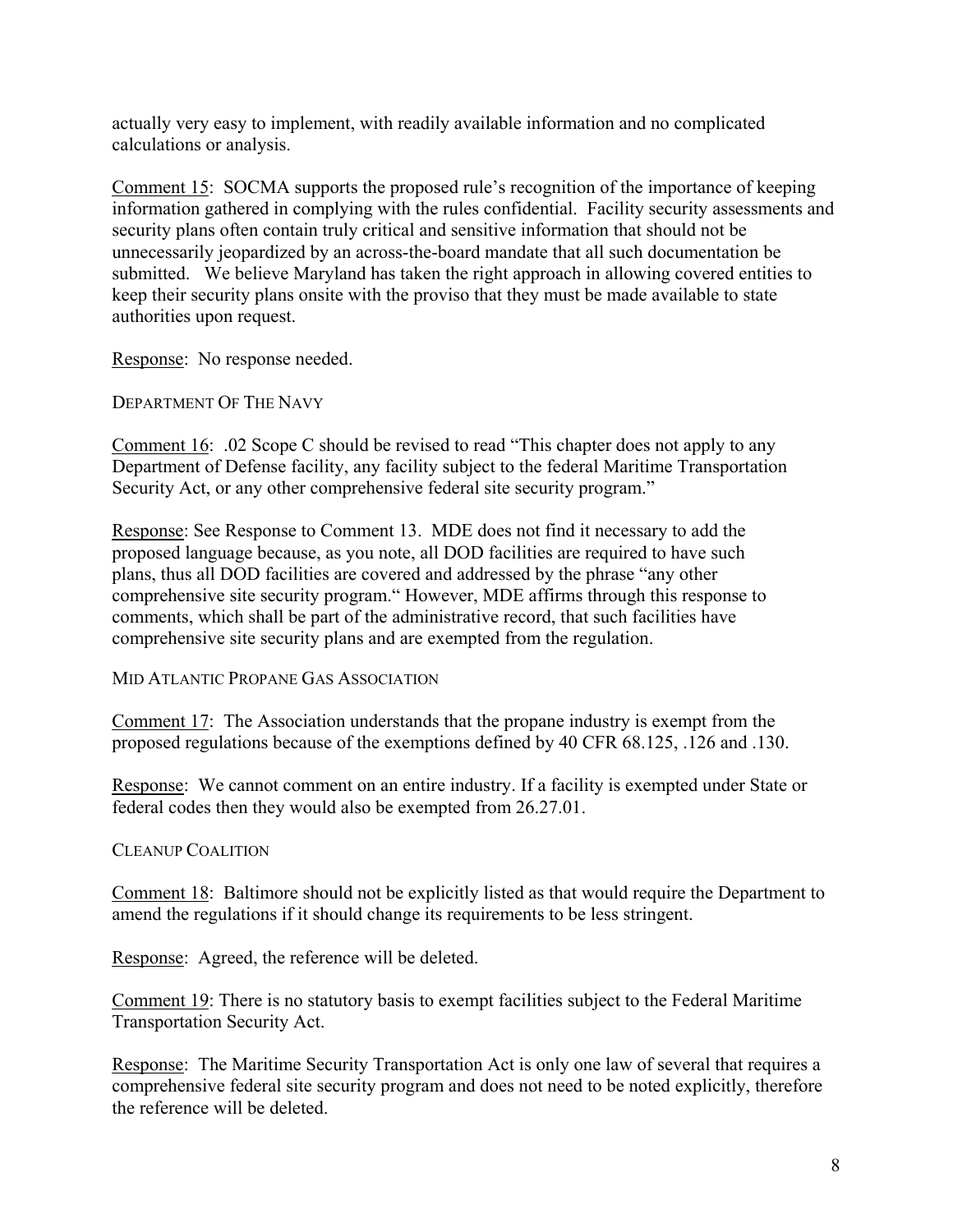Comment 20: Subsection C is not clear as to whom it applies, to which information it applies, and there appears to be no statutory authority.

Response: It applies to the Department and the Department of State Police. The statutory authority is under 7-702 (F).

Comment 21: The statute requires "acceptable methodologies" but the regulations no longer require acceptable methodologies; guidance seems insufficient under the statute.

Response: The guidance indicates what the Department will consider to be acceptable methodologies. Since facilities vary widely and technologies are advancing rapidly, the prescription and specificity of regulations does not provide the needed flexibility. Guidance provides a more appropriate means of defining what will generally be considered acceptable methodologies.

Comment 22: The Department should require a simple annual certification that the audit has been completed or should require that the annual certifications be submitted every 5 years.

Response: Since internal audit will be part of the required plans, the completion of the internal audit will be verified by the third party in the five-year submission.

Comment 23: Other than contractual relationships that should be disclosed, the third party verifier should not have a financial, corporate or ownership interest in the facility it is verifying.

Response: The Department believes that the comment is addressed by the phrase "corporate or financial relationships." If relationships exist that create an inappropriate conflict of interest, the Department will not accept the third party as qualified.

Comment 24: "Appropriate skills and experience for third part verifiers should be more explicit in the regulations.

Response: See the response to comment 11.

# **All comments below apply to the Guidance published concurrently with the regulations.**

Comment 25 (Section 1.1.1): Industry designed voluntary codes are inappropriate because they may not be sufficiently stringent.

Response: The Department will ask that each industry wishing to use such codes document and demonstrate that the voluntary codes are as stringent as the statutory requirements.

Comment 26: (Section 1.2) Vulnerabilities should include identification of special circumstances relating to emergency response such as limited access and threats to natural resources.

Response: The Department agrees, and this will be added to the guidance.